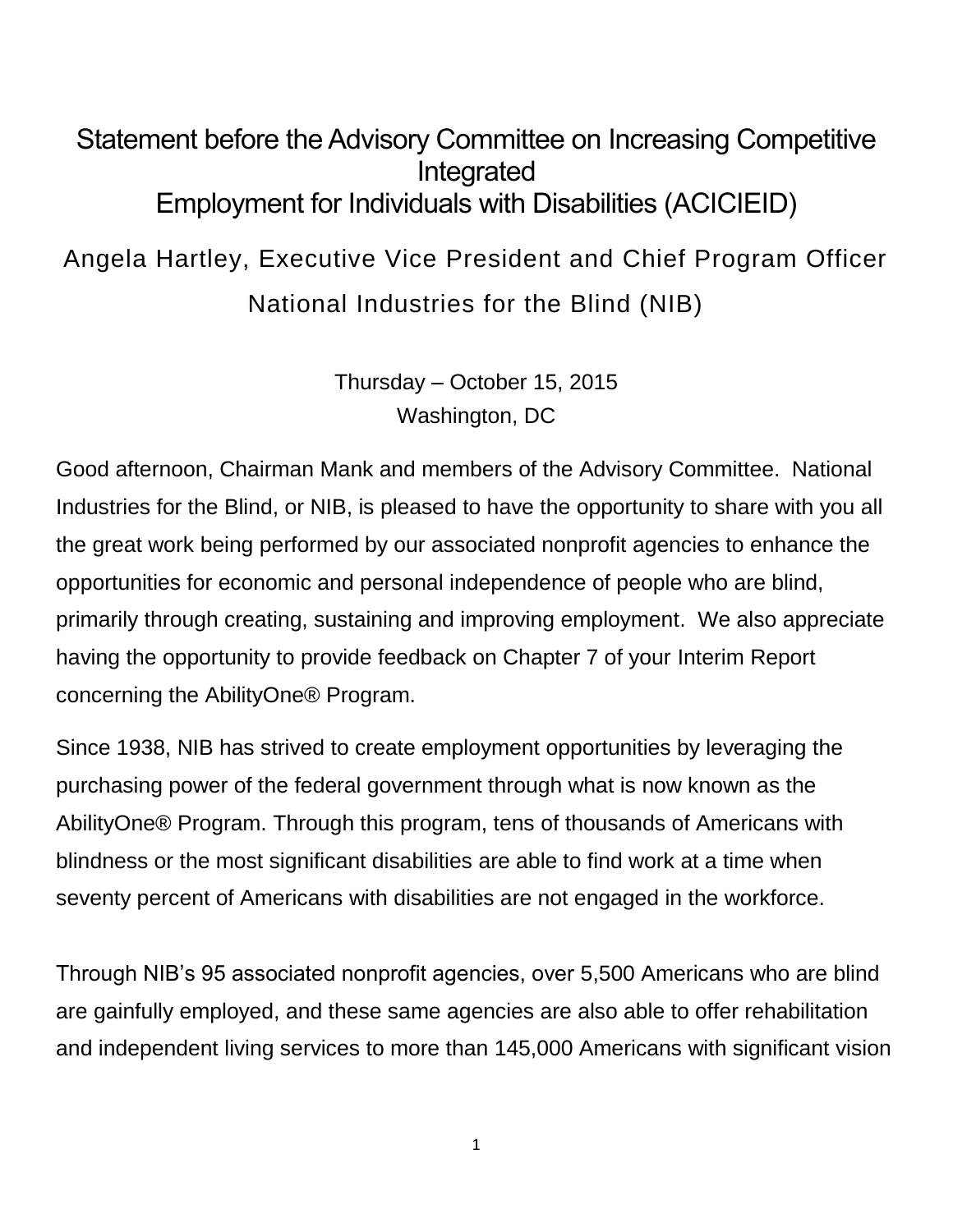loss. Our agencies also provide products and services to state and local governments and to private sector customers.

The AbilityOne Program all began with passage of the Wagner-O'Day Act in 1938, which created employment opportunities for people who are blind. In the weeks that followed, nonprofits serving Americans who were blind came together to create NIB, which would serve as the Central Nonprofit Agency managing employment opportunities made possible through the Act. The Wagner-O'Day Act was later amended to become the Javits-Wagner-O'Day Act in 1971 and subsequently included employment opportunities for people who are severely disabled.

While the authorizing statute has not changed greatly during the history of our program, I can assure the Committee that NIB's associated nonprofit agencies have not stood still during the past 77 years and our programs and processes have changed in ways that have considerably advanced personal and economic independence for people who are blind.

NIB is committed to creating careers with opportunity for upward mobility. Through our award-winning professional development and leadership programs that empower people who are blind; our staff of rehabilitation engineers who travel the country to improve employee productivity; and our support for the "Quality Work Environment" Initiative, or QWE, that enhances daily work experiences and develops future growth opportunities, NIB and its associated nonprofit agencies are serving as innovative leaders in creating increasingly diverse and upwardly mobile careers for people who are blind. We believe we are also in sync with the goals of this committee.

Our Business Leaders Program, launched in 2003, has trained thousands of people who are blind, significantly enhancing the careers of individuals in our program. Many have risen to supervisory and management positions and we are proud to say that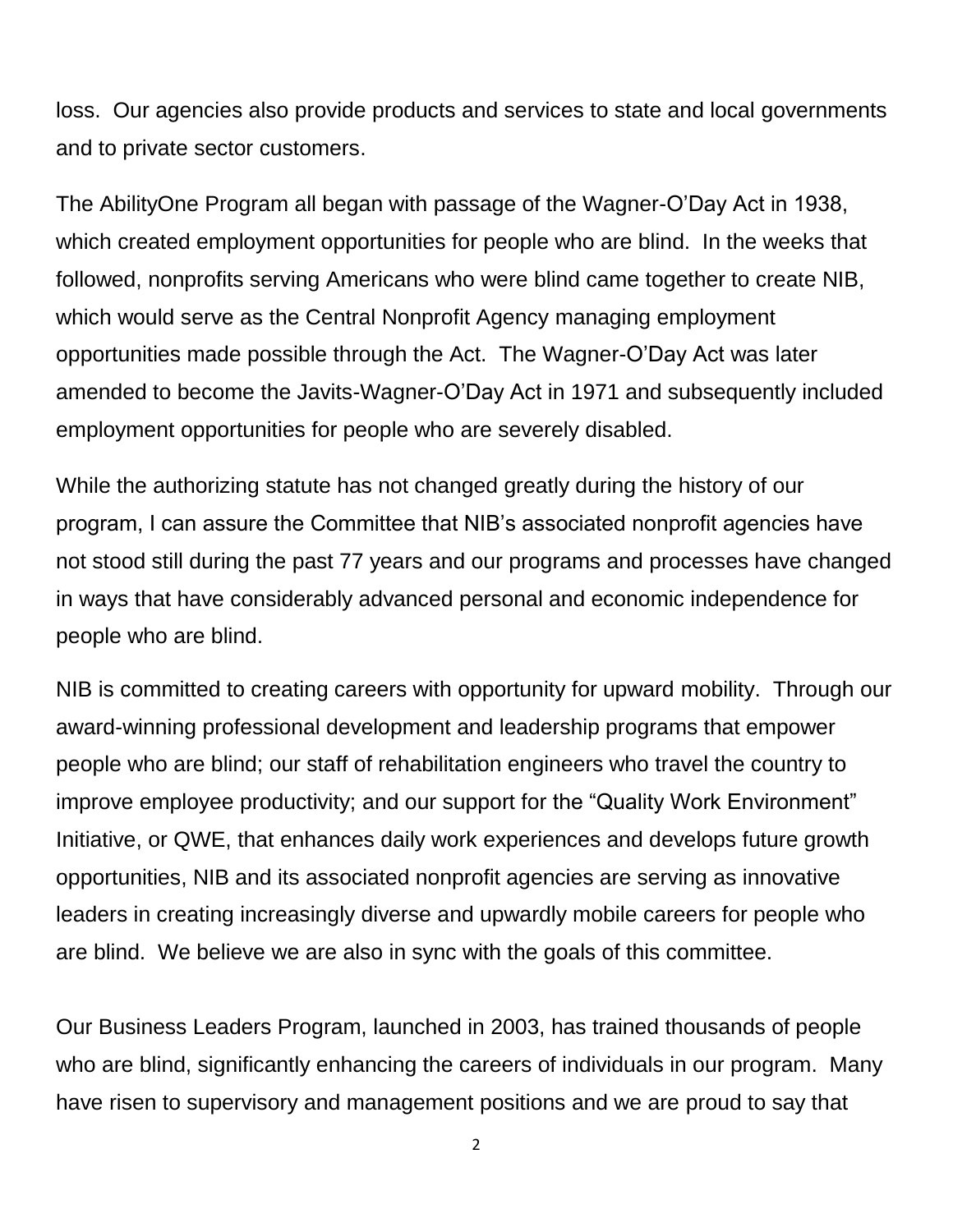amongst their ranks are three individuals who are blind and now lead three of our agencies as CEO's. This is what we mean by "improving employment" and providing pathways to upward mobility.

This commitment to employment diversity and professional growth also means every individual working on an AbilityOne project in NIB's network earns at least the federal minimum wage.

NIB is strongly committed to paying a competitive wage to the employees in its program, and our Board of Directors has adopted progressively stronger policy positions that reinforce this commitment. The current board policy reads as follows:

"*As a recognized leader in the disability field, National Industries for the Blind endorses, promotes and encourages the payment of at least the federal minimum wage for all employees who are blind."*

We put this policy into action recently through our support of S. 2001 by Senator Kelly Ayotte of New Hampshire which would phase out the 14(c) program. We sent a letter to Senator Ayotte thanking her for introduction of this legislation, while also expressing the desire of our Board of Directors to identify and support a meaningful transition plan to ensure that no harm comes to those individuals currently being paid on certificate.

On the matter of defining disability within the AbilityOne Program, it is important that we address the definition of blindness that qualifies someone to work at an NIB associated nonprofit agency. There is an objective, medical definition of legal blindness. This is not NIB's definition; it is the medically accepted definition. NIB also performs a 100% check to ensure each employee counted as legally blind has an eye medical report on file.

Our agencies are required by regulation to consult with direct labor employees annually to determine if they wish to continue their current employment, or pursue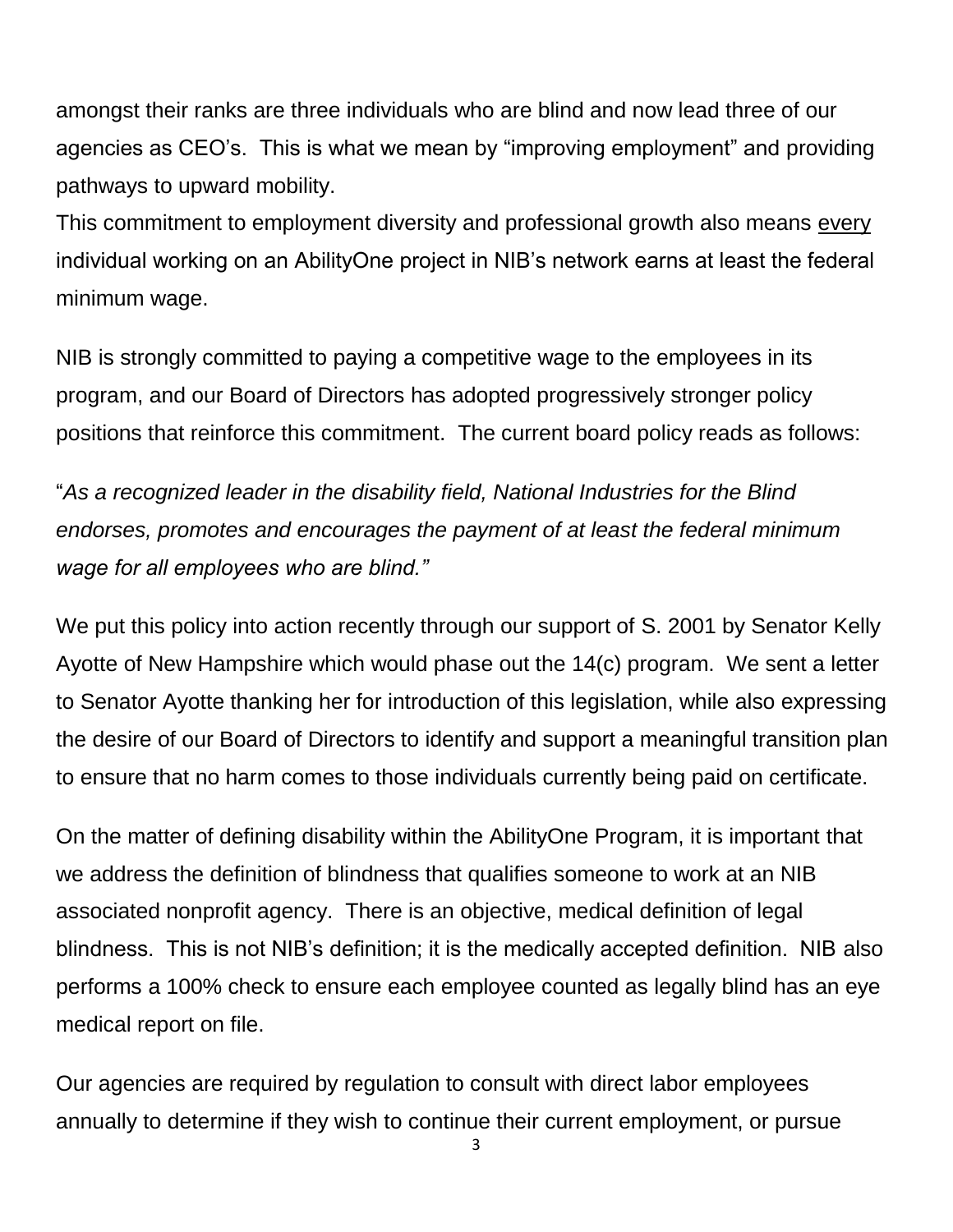other opportunities. If they wish to seek employment elsewhere, our agencies will then provide the necessary resources either in-house or through a placement agency to assist that individual to find work outside the agency. NIB's compliance team tells us that on average 95% of employees completing the form annually indicate they wish to continue their current job within the agency. The key here is these employees know they have options and choices.

To demonstrate even further our commitment to providing a range of employment options for people who are blind, the NIB Board has established a program to encourage and reward our agencies for assisting individuals to obtain competitive employment outside of that agency. NIB's Employment Reward Incentive Program financially rewards our agencies for achieving the following:

1) Growing total blind labor hours; 2) Retaining total blind labor hours; and 3) Providing upward mobility in the form of promotions for blind employees and placements of blind employees into competitive and/or supported employment. So, yes, we do reward our agencies for making placements outside of our network.

NIB has also provided over 110 employment opportunities in Contract Management Support (CMS) through AbilityOne, and has placed 40 individuals outside of our program in the private and government sectors. These are high-skilled, high-wage employment opportunities and serve as yet another avenue for upward mobility for people who are blind.

As mentioned earlier, NIB also makes available to our agencies and its employees an extensive professional development and training program – what we call our Business Leaders Program – which is offered free of charge to all employees in our network. There is also no requirement that after taking a course and receiving this valuable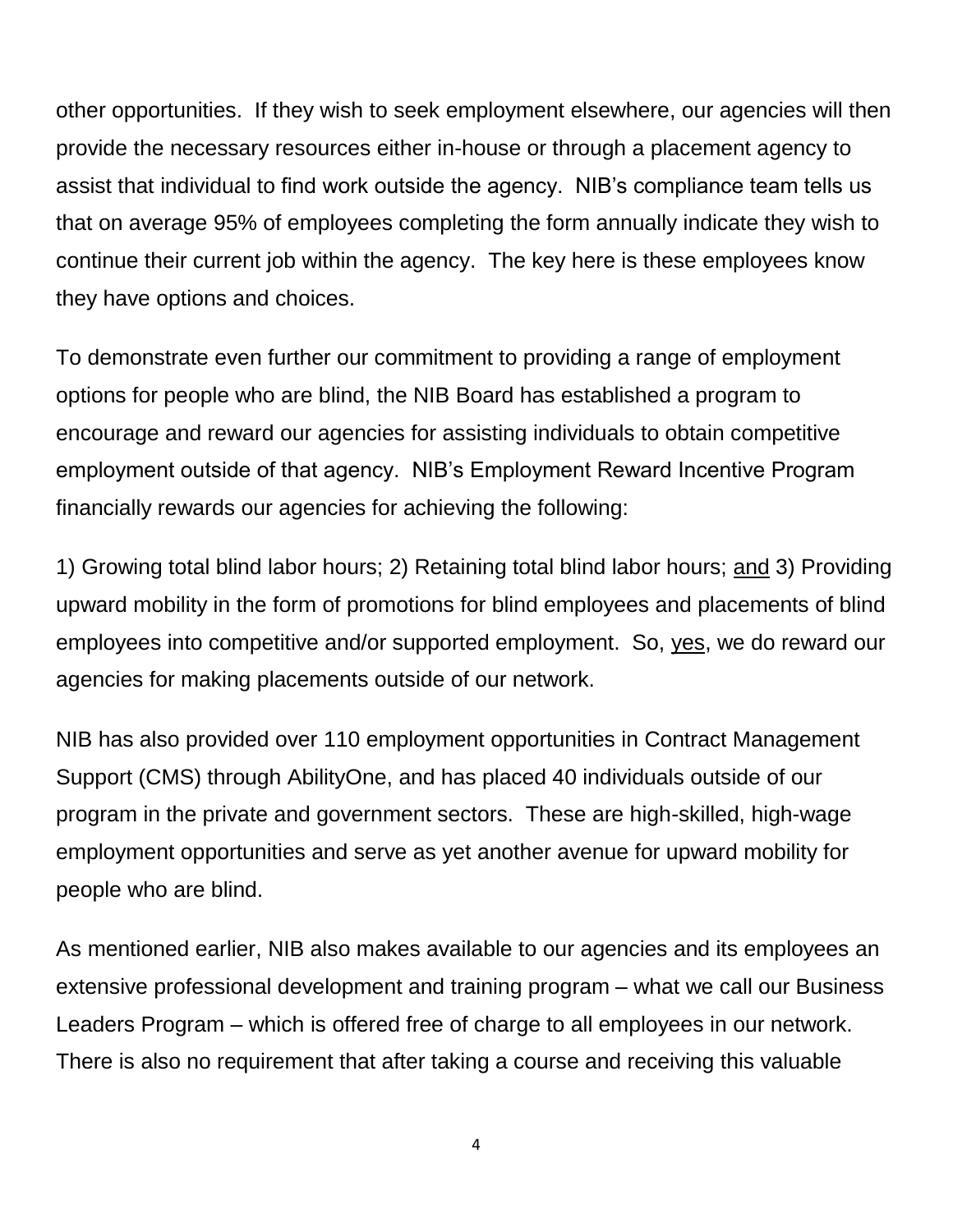career development benefit that an employee remain in our network of agencies. The reason for this is simple – our employees work at an NIB agency by choice.

For all these reasons (competitive wages; an objective, medical definition of blindness determined by an outside party; rewards for placements outside of our network; valuable professional development programs; and a workforce that operates by informed choice), we strongly believe NIB's program is both a desired employment option for people who are blind, and mirrors modern disability policy. These are just a few of the reasons why thousands of Americans who are legally blind have chosen to work at one of NIB's associated nonprofit agencies.

Two years ago, NIB conducted a national survey of human relations and hiring managers, with the intent to gauge the perceptions for-profit employers have of individuals with vision loss. NIB found that over fifty percent (50%) of hiring managers could not envision an individual who is blind working in their organization. Indeed, our findings reaffirmed the unfortunate perception still lingering in our society that individuals who are blind are incapable of doing the very jobs that all of our employees perform successfully each day.

We have heard far too often from individuals who freely choose to work at one of our agencies the stories of constantly being told "NO" by private sector hiring managers. We've heard the stories of poor treatment by employers, lack of necessary assistive technology supports and the perpetuation of stereotypes and misconceptions in the competitive workforce. What these employees discover at a NIB associated nonprofit agency is a work environment and colleagues that understand their challenges, embrace their uniqueness and harnesses their potential to grow and succeed.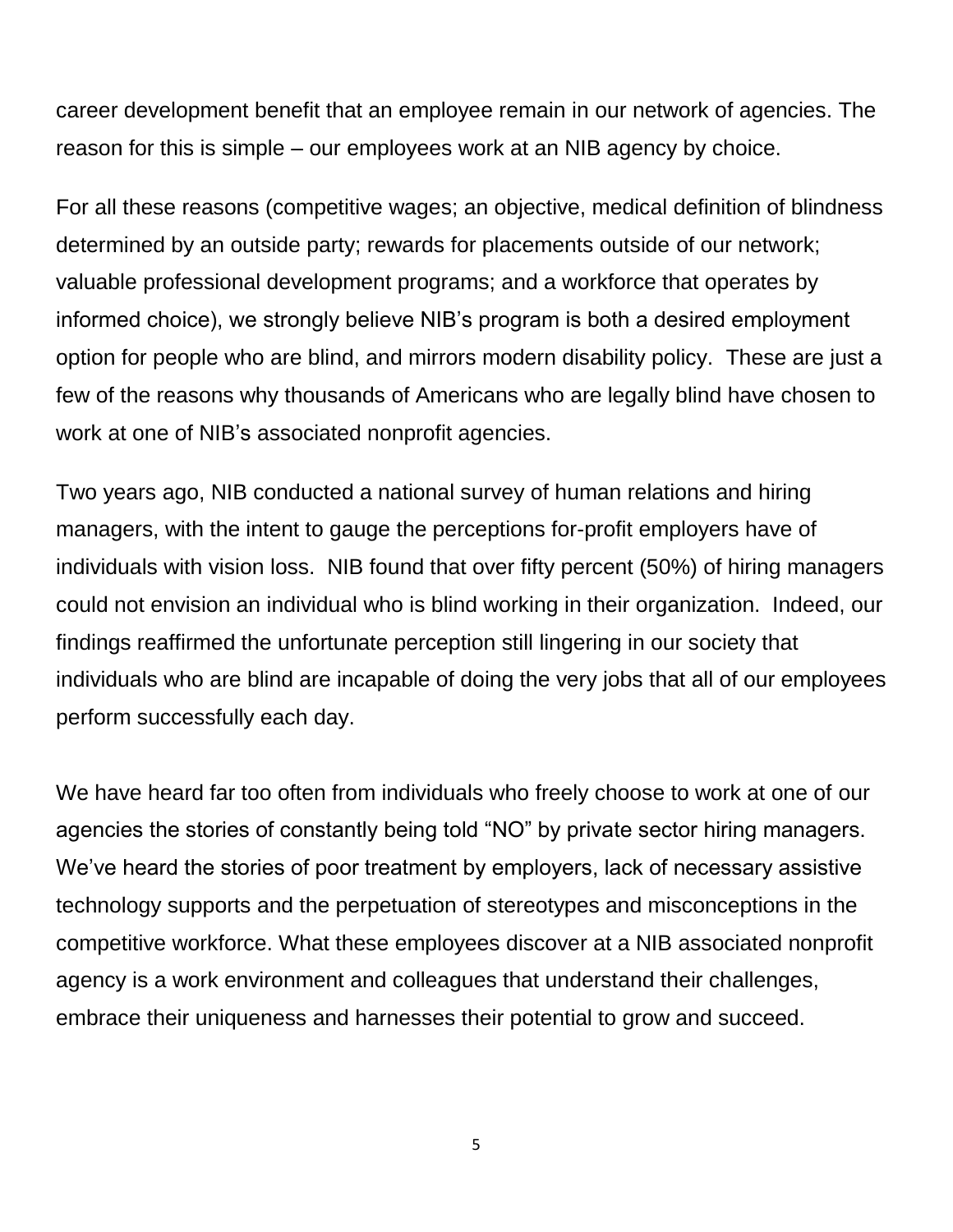NIB believes its agencies provide the types of employment opportunities that advance personal and economic independence for people who are blind in a manner that leads to fuller inclusion within society. Every individual with blindness has his or her unique life experiences and should be provided employment alternatives that lead to greater professional achievement and personal fulfillment. For this reason, NIB respectfully requests that the Advisory Committee support our employment model as a viable and empowering option for people who are blind, and work with us to provide pathways to independence and inclusion that honor informed choice.

To ensure that the Advisory Committee has the most accurate picture of our network's workforce, it is also important to highlight the fact that our workforce is older in age. In the main, we are not seeing students transition from school to our associated nonprofit agencies. Our employees are primarily middle age, with some of these individuals experiencing blindness later in life and being terminated from competitive integrated jobs in the community. This will continue to be the trend as fewer newborns experience congenital vision disorders and an aging population experiences vision loss later in life as a result of degenerative illness or disease such as Glaucoma, Retinitis Pigmentosa and early stages of Age-Related Macular Degeneration, or AMD.

Turning now to the 75% direct labor ratio requirement, it is important to note that this applies not only to AbilityOne contracts, but to all work done by one of our agencies, including projects for state governments and private sector customers. The 75% direct labor ratio requirement was designed to maximize employment opportunities for people who are blind or severely disabled. It was not intended to in any way isolate these individuals, but to address a major need due to the high rates of unemployment and under-employment within this community.

Some would argue that this direct labor ratio requirement does not fit within today's modern disability policy framework. NIB is certainly open to discussing this matter and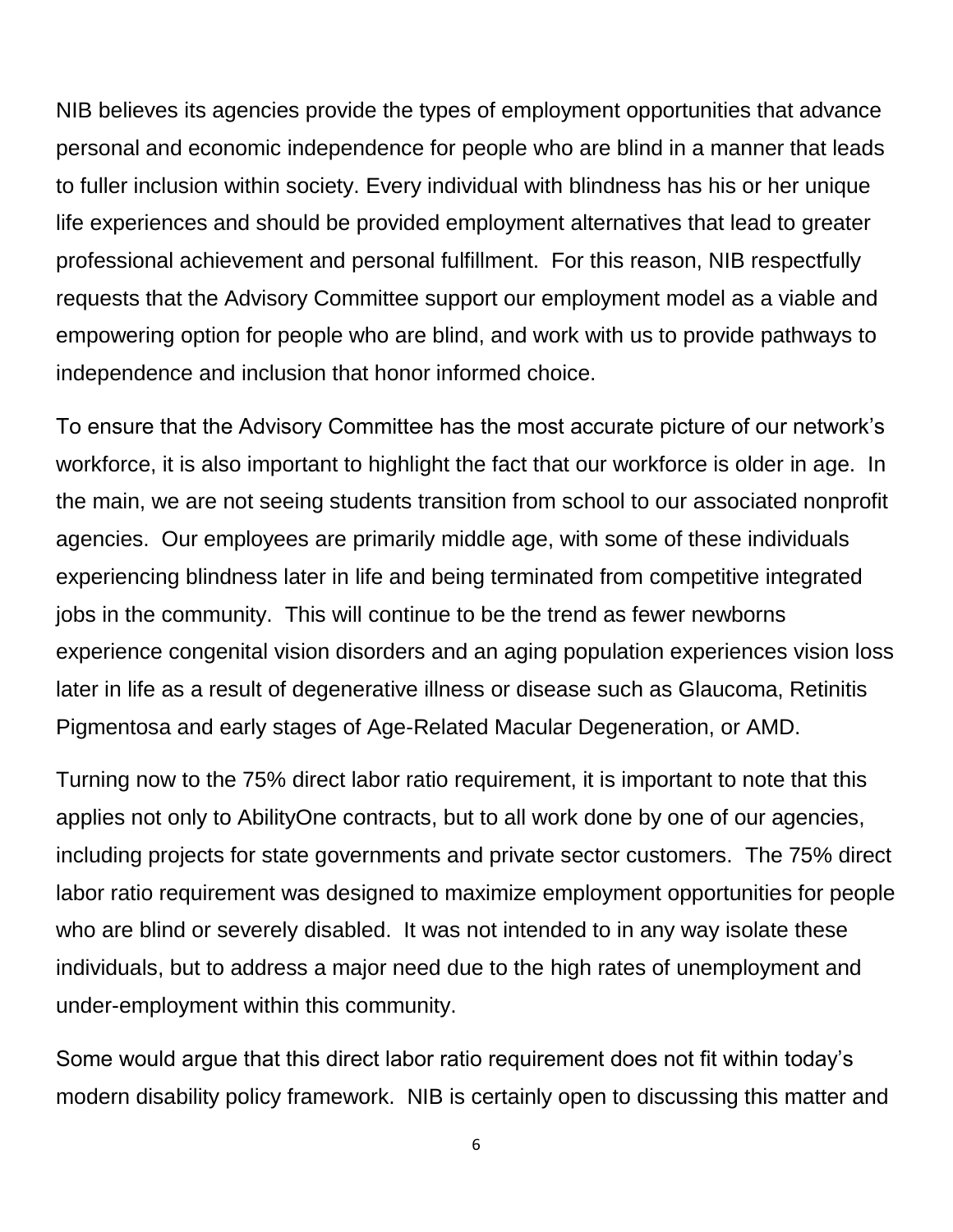seeking ways to further enhance integration within our agencies. This issue was 'on the table' during JWOD modernization talks with Congress 5-7 years ago and it is worth revisiting.

An interesting aspect of the work done by our associated nonprofit agencies that is little understood and appreciated lies in a statistic cited earlier – that more than 145,000 people who are blind or low vision are provided rehabilitation services on an annual basis.

A good number of these individuals are adults who receive life skills training, computer training, and professional development, facilitating their return to work. In this way, our agencies serve tens of thousands of Americans who experience vision loss, and who wish to continue working in competitive integrated employment in the community.

These rehabilitation services offered by our agencies are financed by a mix of public and private funds, and the nonprofit agencies also reinvest any excess revenue to finance this critical training and development.

Turning now to concerns regarding oversight of the AbilityOne Program, NIB supports the creation of an independent Inspector General. We believe a truly independent IG, as recommended by the GAO in its May 2013 report, will enhance oversight within each element of the program.

We also support the development of a written agreement between the AbilityOne Commission and the two Central Nonprofit Agencies, or CNA's, of which NIB is one. This is another key recommendation from the 2013 GAO report on the program.

Regarding the recommendation to revisit the 2004 NPRM issued by the AbilityOne Commission, NIB is confident that our governance standards are rigorous and designed to eliminate conflicts of interests and that in all our processes we adhere to the highest standards of ethics and accountability. Having said all that, we are also in